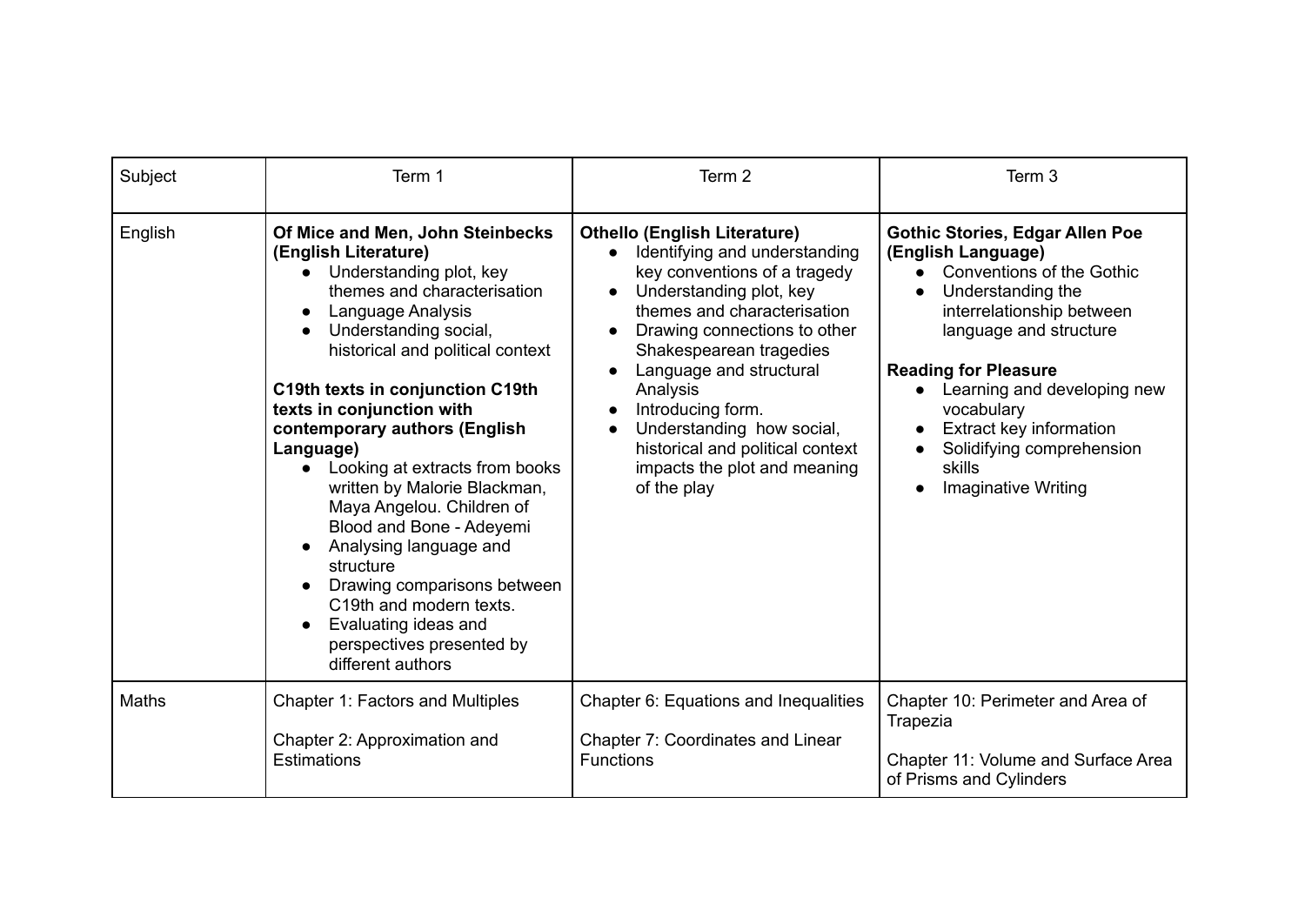|         | Todo sobre mi vida - All about my life                                                                                           | ¿Qué hacemos? - What are we                                                                                                  | <b>Repaso - Revision</b>                                                                                                                                                 |
|---------|----------------------------------------------------------------------------------------------------------------------------------|------------------------------------------------------------------------------------------------------------------------------|--------------------------------------------------------------------------------------------------------------------------------------------------------------------------|
| Spanish | Mis vacaciones - my holidays<br>Describing a past holiday<br>$\bullet$<br>Opinions about holiday<br>Holidays activities          | ¡A comer! - Time to eat<br>Talking about food<br>Meal times<br>Ordering in a restaurant                                      | Operación verano - Summer plans<br>Describing a holiday<br>Asking for directions<br>Describing holiday activities                                                        |
|         | <b>Forces</b><br>Balanced and unbalanced forces<br>Springs and newtons<br>Contact and non-contact forces<br>Liquids and pressure | Electromagnetism<br>History of electromagnets<br>Use of magnets<br>Magnetic fields<br>Earth's magnetic field                 | <b>Waves</b><br>Radiation and energy<br>Microphones and loudspeakers<br>Types of waves<br>Comparing light, sound and water<br>waves                                      |
|         | <b>Matter</b><br>The periodic table<br>Chemical and physical properties of<br>elements<br>Atoms, elements and compounds          | <b>Genes</b><br>DNA, genes and chromosomes<br>Natural selection & evolution<br>Species and extinction<br><b>Biodiversity</b> | <b>Energy</b><br>Levers & work<br>Input and output forces<br>Healing and cooling<br>Conductors and insulators                                                            |
| Science | <b>Reactions</b><br>Chemical energy<br>Endothermic & exothermic reactions<br>Metals and acids<br>Combustion                      | <b>Organisms</b><br>The lungs, mechanisms of breathing<br>Gas exchange<br>Digestive system<br>Healthy diets<br>Gut bacteria  | <b>Ecosystems &amp; organisms</b><br>Aerobic and anaerobic respiration<br>Fermentation<br>Photosynthesis<br>Stomata and leaf structure<br>Factors affecting plant growth |
|         | Chapter 3: Ratio, Rate, Speed<br>Chapter 4: More Percentages<br>Chapter 5: Algebraic Expressions and<br>Formulae                 | Chapter 8: Number Patterns<br>Chapter 9: Angles in Polygons                                                                  | <b>Chapter 12: Statistical Graphs</b>                                                                                                                                    |
|         |                                                                                                                                  |                                                                                                                              |                                                                                                                                                                          |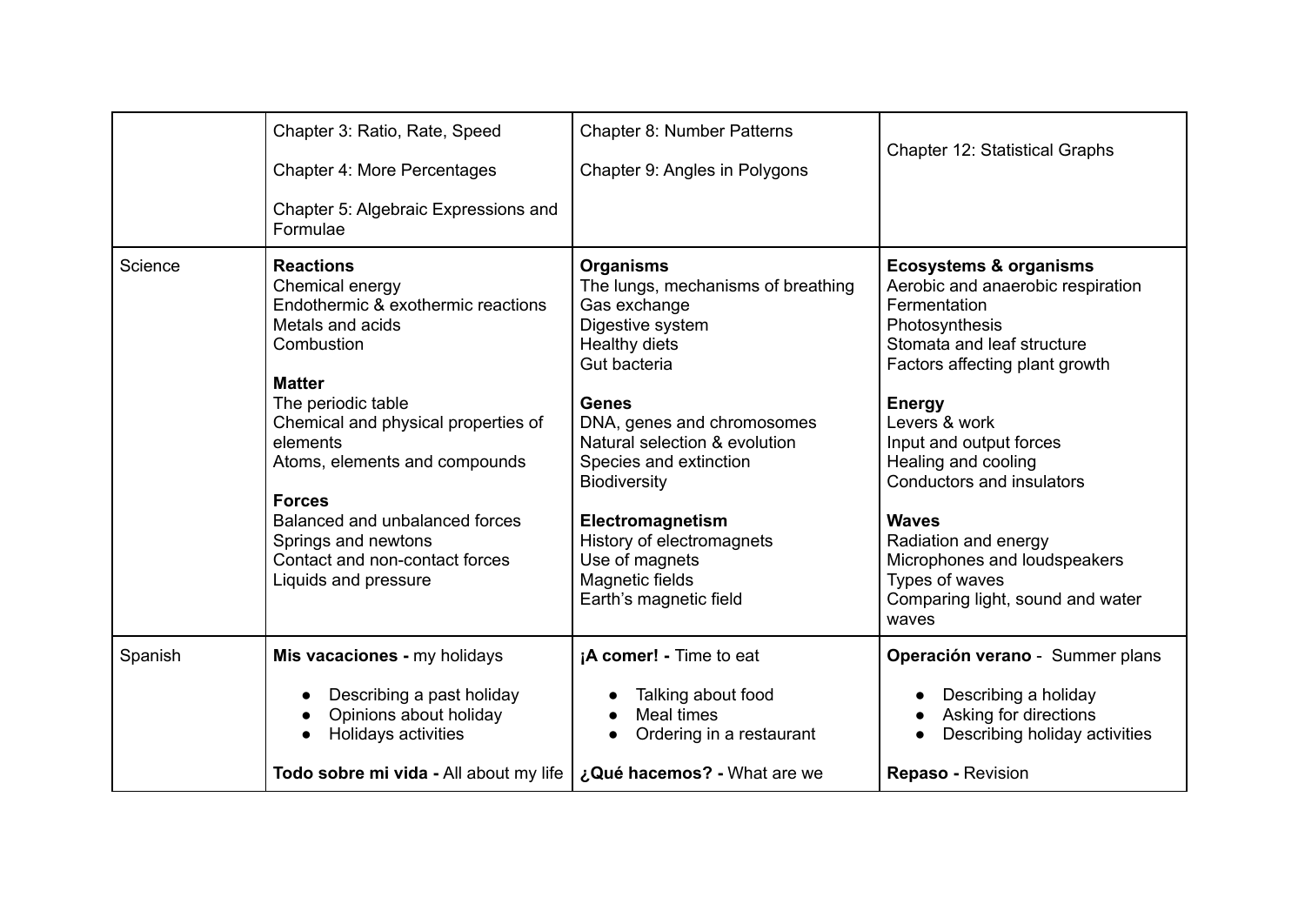|                        | Talking about technologies<br><b>Music</b><br>TV programmes<br><b>Key Grammar points</b><br>Past tense<br>Present tense<br>Comparatives<br>$\bullet$                                                                                           | doing?<br>Daily routine<br>$\bullet$<br>Arranging to go out and give<br>excuses<br>Talking about clothes<br><b>Key Grammar points</b><br>Opinions<br><b>Negatives</b><br>Near future tense<br>Comparatives            | Key vocabulary<br><b>Extend writing</b><br>Review of key grammar<br>Key grammar points<br>Revising present tense<br>Revising past tense<br>Revising near future                                                              |
|------------------------|------------------------------------------------------------------------------------------------------------------------------------------------------------------------------------------------------------------------------------------------|-----------------------------------------------------------------------------------------------------------------------------------------------------------------------------------------------------------------------|------------------------------------------------------------------------------------------------------------------------------------------------------------------------------------------------------------------------------|
| Technology             | <b>Alimals (Aluminium Animals) Lamp</b><br>& Keyring<br>Metals theory<br>$\bullet$<br><b>Nets</b><br>Stock materials and costing<br><b>Food Preparation and Nutrition</b><br>Gelatinisation (macaroni<br>cheese)<br>Fermentation (bread rolls) | <b>Organisation Station</b><br>Design specifications<br>Identifying user needs<br>Sewing machine skills<br><b>Food Preparation and Nutrition</b><br>Heat transference (mug carrot<br>cake)<br>Shortening (mince pies) | <b>Story-Telling Project</b><br><b>Materials selection</b><br>$\bullet$<br>Innovative products<br>Quality assurance<br><b>Food Preparation and Nutrition</b><br>Melting method (flapjacks)<br>Knife skills (fruit creatures) |
| <b>Performing Arts</b> |                                                                                                                                                                                                                                                |                                                                                                                                                                                                                       |                                                                                                                                                                                                                              |
| Art                    | <b>Nature Trail</b><br>Artist research: Maria Sibylla Merian<br>Drawing plants / flowers / leaves from<br>observation<br>Artist research: William Morris<br>Drawing birds<br>Creating patterns<br><b>Cutting lino &amp; Printing Lino</b>      | <b>Pop Art Tshirt Design</b><br>Intro: Colour Theory<br>Research Pop Art<br>Create a Mood Board<br>Research:<br>Lichtenstein and Haring<br>Copy and recreate their style<br>Pop Art inspired shoe designs             | <b>Gargoyle Pot</b><br>Gargoyle statues in London<br>Research a 3D sculpture artist<br>Design a gargoyle<br>Basics of working with clay                                                                                      |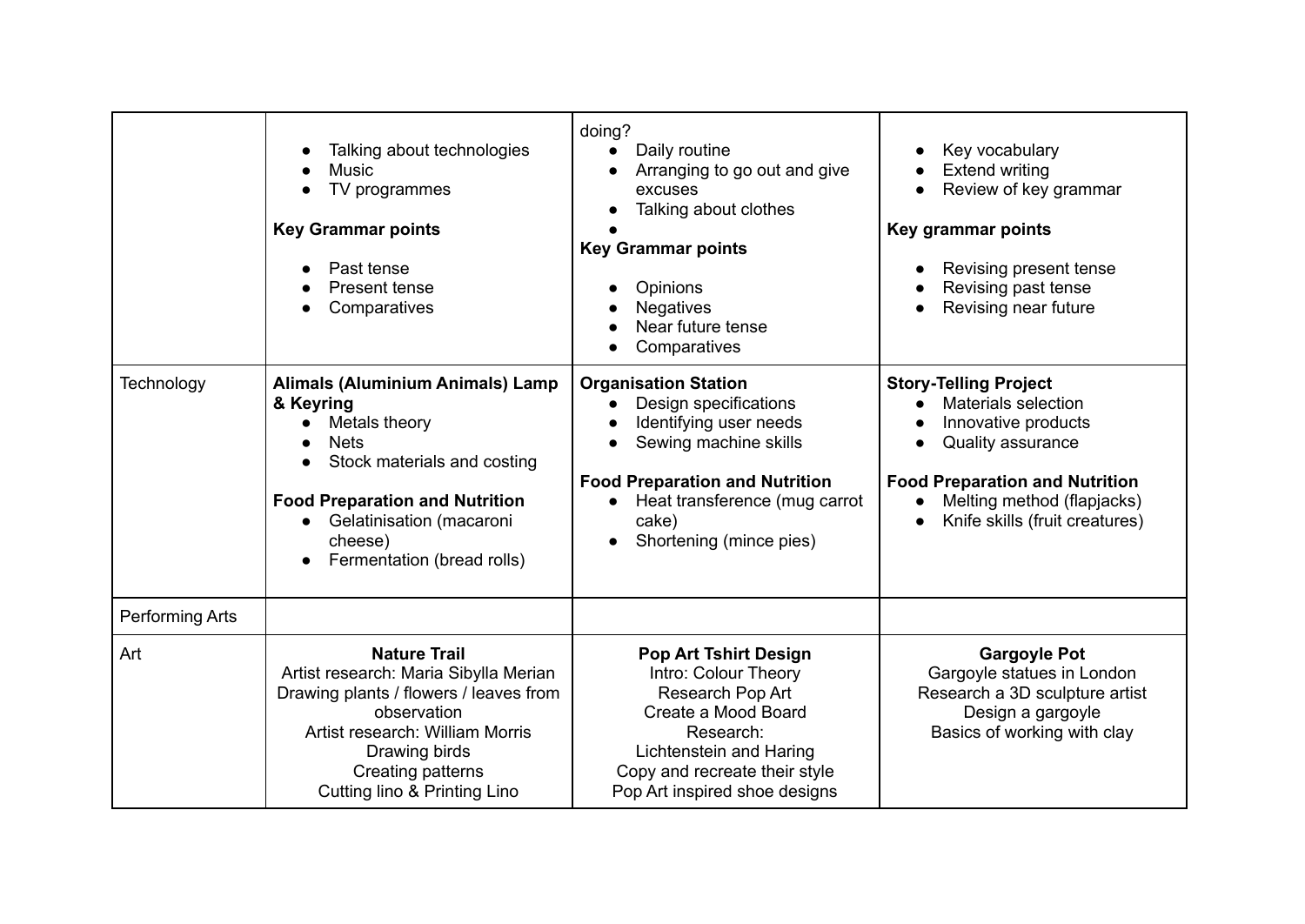|                       |                                                                                                                                                                                                                                                                                                                                                                                                                                                                                                                                  | Pop Art Tshirt design                                                                                                                                                                                                                                                                                                                                                                                             |                                                                                                                                                                                                                                                                                                                                  |
|-----------------------|----------------------------------------------------------------------------------------------------------------------------------------------------------------------------------------------------------------------------------------------------------------------------------------------------------------------------------------------------------------------------------------------------------------------------------------------------------------------------------------------------------------------------------|-------------------------------------------------------------------------------------------------------------------------------------------------------------------------------------------------------------------------------------------------------------------------------------------------------------------------------------------------------------------------------------------------------------------|----------------------------------------------------------------------------------------------------------------------------------------------------------------------------------------------------------------------------------------------------------------------------------------------------------------------------------|
| PE                    | <b>Outwitting an Opponent</b>                                                                                                                                                                                                                                                                                                                                                                                                                                                                                                    | <b>Net Games</b>                                                                                                                                                                                                                                                                                                                                                                                                  | <b>Working Safely and Effectively</b>                                                                                                                                                                                                                                                                                            |
| Computing             | Programming: Mobile app<br>development<br>Decomposition: break down<br>$\bullet$<br>problems<br>Design, Implement and customise<br>$\bullet$<br><b>GUI elements</b><br>Events handling: event-driven<br>programming<br>Using variables<br>Identify, Debug and fix common<br>$\bullet$<br>coding errors<br>Object and variables<br>$\bullet$<br>Establish user needs<br>$\bullet$<br>Programming: Block vs text<br>$\bullet$<br>Sequence, Selection, Iteration<br>$\bullet$<br>Evaluate the success of the<br>programming project | Developing for the web<br>HTML and structure of web pages<br>HTML image manipulation<br><b>CSS</b><br>$\bullet$<br>Search engine and the World<br>Wide Web (page ranking, search<br>technologies)<br>Impact of search technologies<br>Hyperlinks and multiple web<br>$\bullet$<br>pages<br>Issues of safety and security from<br>a technological perspective<br>Impact of networking technologies<br>and services | <b>Introduction to Python Programming</b><br>Computer algorithms and<br>$\bullet$<br>programming<br>Python programming<br>Locate and correct common<br>syntax errors<br>Semantics of assignment<br>statements<br>Sequence<br>Selection<br>Iteration<br>Use Boolean variables as flags                                            |
| <b>KS3 Humanities</b> | <b>Slavery and the British Empire</b><br>Elizabethan: Factors of<br>travel, Roanoke and start of<br>slave trade<br>The TransAtlantic Slave<br>Trade; middle passage and<br>plantations<br>Abolition<br>$\bullet$<br>Convict colonies in USA and<br>Australia<br>The Raj in India and<br>independence                                                                                                                                                                                                                             | WW1; causes and consequences<br>M.A.I.N. causes<br>Life in the trenches<br>Role of women<br>Aftermath of WW1<br><b>Extreme Environments: What</b><br>makes an environment extreme?<br><b>Mountains</b><br>$\bullet$<br>Cold environments<br>Hot deserts<br>$\bullet$<br>People in hot deserts                                                                                                                     | Human Rights; 19th and 20th<br><b>Century</b><br>A history of human rights<br>$\bullet$<br>timeline including Magna<br>Carta, Breda and UDHR<br>A history of human rights<br>timeline including Magna<br>Carta, Breda and UDHR<br>The role of protest in the UK?<br>Chartists. Suffrage<br>movement, Stonewall and<br><b>BLM</b> |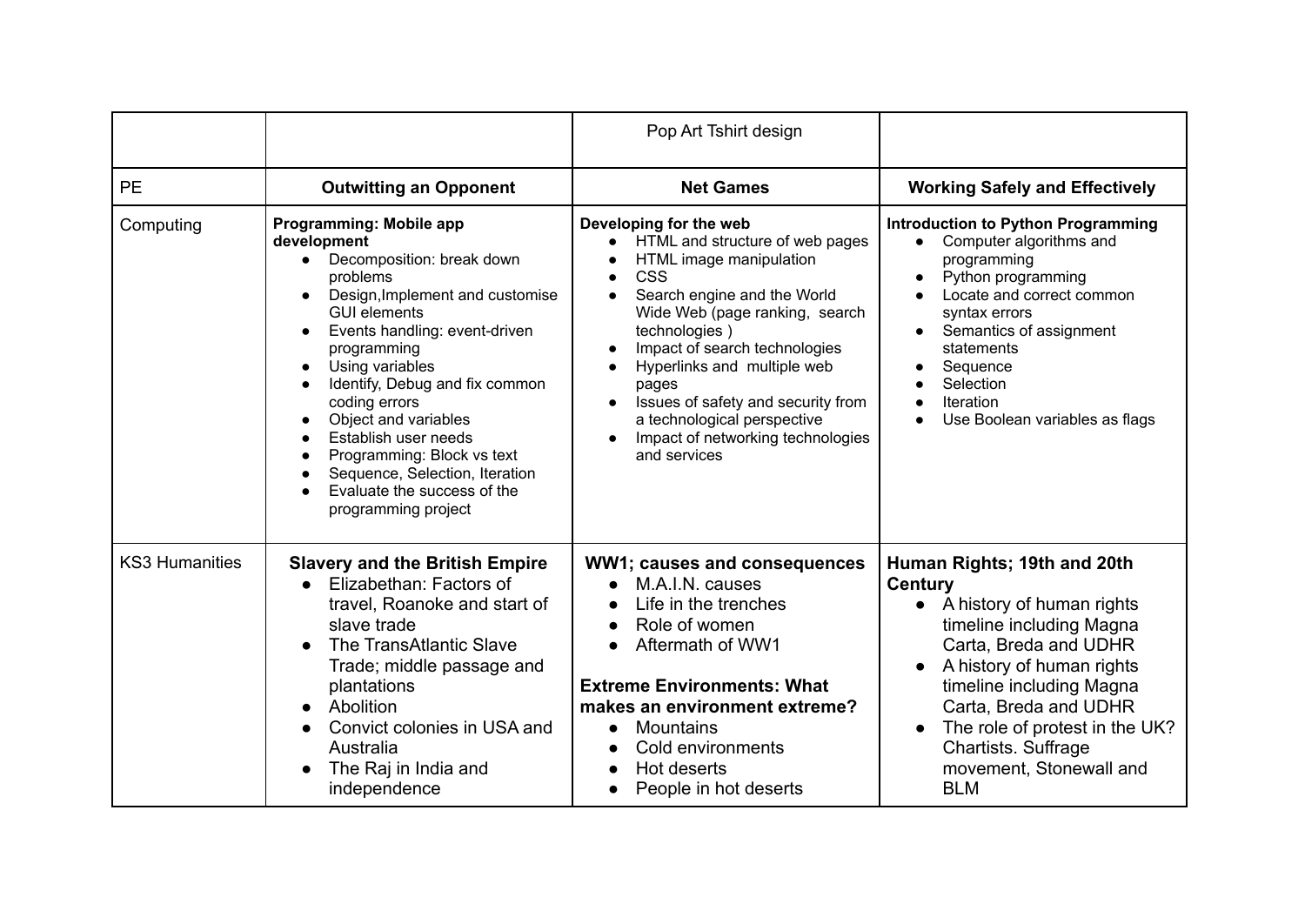|                          | Indian Independence.<br>$\bullet$<br><b>Global Development and</b><br><b>Population</b><br>An introduction to inequality<br>$\bullet$<br>through the trade game.<br>Development indicators.<br>Where are the world's<br>developed nations?<br>Inequalities in health around<br>the world.<br>Population distribution<br>around the world.                                                                                                | Examples of other extremes:<br>$\bullet$<br>salt flats, Danakil Depression,<br>Ocean.<br>Climate change: what is it<br>$\bullet$<br>and what does it mean for<br>extreme environments?                                                                                | <b>Globalisation and Super Powers:</b><br>• What are superpowers?<br>Examples of superpowers:<br>Inc Dubai, India, China<br>How would you take over the<br>world?<br>What is globalisation? Cause<br>and Effects<br>Case study: Clothing -<br>Bangladesh<br>How did globalisation allow<br>the spread of CV-19? |
|--------------------------|------------------------------------------------------------------------------------------------------------------------------------------------------------------------------------------------------------------------------------------------------------------------------------------------------------------------------------------------------------------------------------------------------------------------------------------|-----------------------------------------------------------------------------------------------------------------------------------------------------------------------------------------------------------------------------------------------------------------------|-----------------------------------------------------------------------------------------------------------------------------------------------------------------------------------------------------------------------------------------------------------------------------------------------------------------|
| <b>Religious Studies</b> | What is so Radical about Jesus?<br>Who was Jesus? How has he<br>been depicted and why?<br>What does the Bible say about<br>Jesus?<br>Parables and their impact for<br>modern Christians<br>How do modern Christians use the<br>Bible?<br>What are the moral commands<br>in the bible?<br>How do different Christian<br>faiths interpret the stories in<br>the bible?<br>How far does 'living biblically'<br>mean being prepared to argue | What does it mean to be a Buddhist<br>today?<br>Intro to Buddhism; key beliefs<br>$\bullet$<br>and practices<br>Buddhist beliefs on Evil and<br>Suffering<br>Buddhist beliefs on sources of<br>authority<br>Buddhist beliefs on Life after<br>Death and Reincarnation | What can we learn from religions<br>about deciding right from wrong?<br>Comparing religious texts on<br>the theme of temptation<br>Comparing religious texts on<br>the theme of forgiveness<br>Inspirational people including<br>Desmond Tutu, MLK<br>Humanism                                                  |